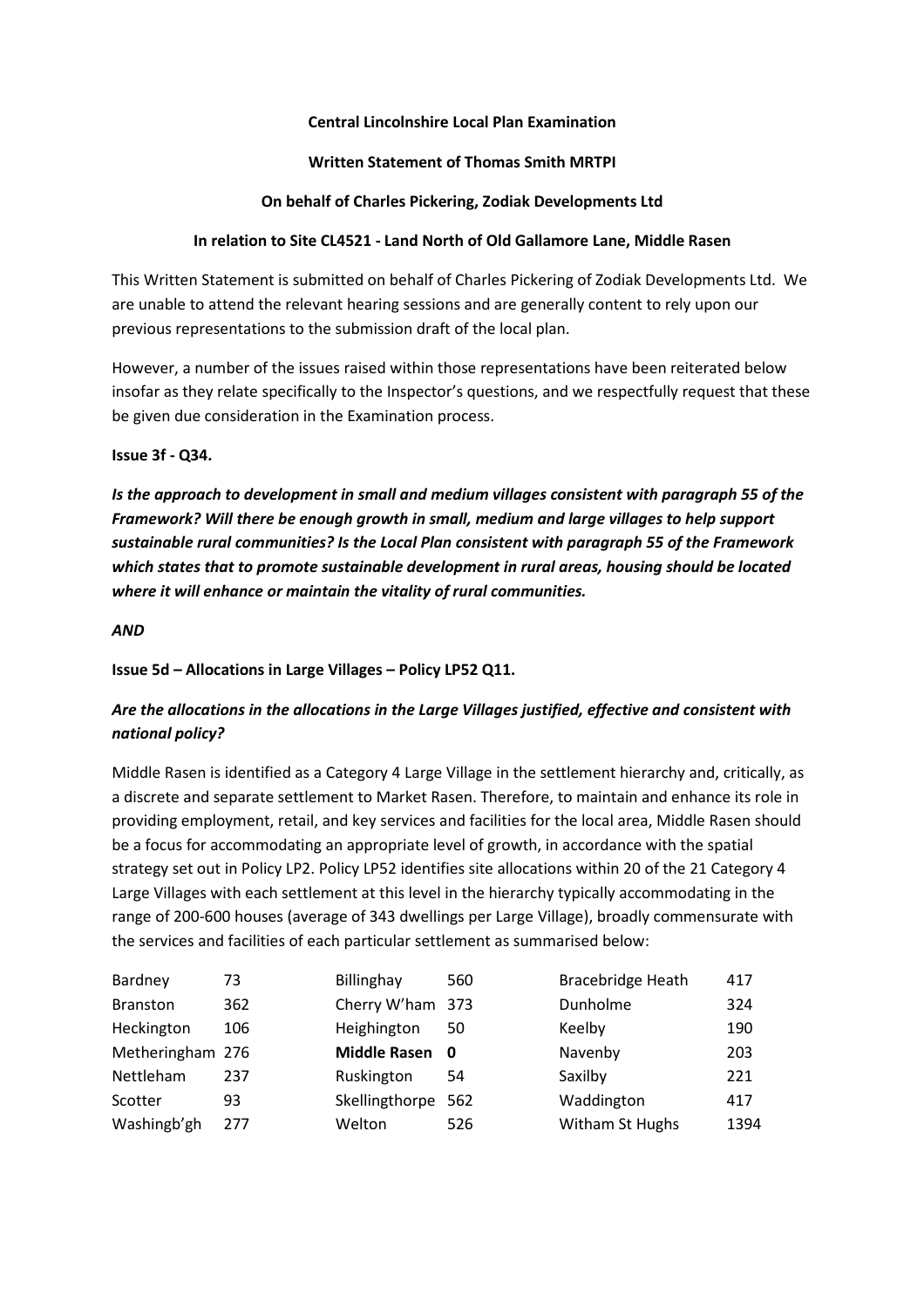However, Policy LP52 does not allocate any housing to Middle Rasen. This is the only Category 4 Large Village to which no growth in directed in the plan.

This proposed approach does not accord with the plan's spatial strategy as it would not enable Middle Rasen to maintain and enhance its own role in providing employment, retail, and key services and facilities. Rather, Middle Rasen would stagnate and not realise any of the benefits of sustainable growth. Consequently, Policy LP52 is neither positively prepared, justified, nor consistent with the aims and objectives of national policy to support sustainable growth.

## **Issue 5a – General Questions Q1.**

*Was the site selection process robust? Were an appropriate selection of potential sites assessed? Were appropriate criteria taken into account in deciding which sites to select and was the assessment against these criteria robust? How was the red, amber, green scoring system in the Residential Allocations Evidence Report used to arrive at conclusions on the preferred allocations? Was any weighting given to particular criteria or scores? How was the Integrated Impact Assessment Score used given it is omitted from some site assessments? Was the previously developed status of land taken into account?* 

Whilst it is recognised that the focus of the Local Plan Examination is not on excluded sites, having regard to the specific example of site CL4521 (Land North of Old Gallamore Lane, Middle Rasen) it is clear that the red, amber, green scoring system has been fundamentally misapplied.

This is a site which scored red for Green Wedge and amber for flood risk, agricultural land classification, listed buildings and impact on the road network. Consequently, the site was not taken forward to the Integrated Impact Assessment.

However, having regard to planning appeal decision ref. APP/N2535/W/15/3139041 dated 18<sup>th</sup> April 2016, it is evident that residential development of the site would not result in demonstrable harm in relation to any of these issues and each of these should have been scored as green if assessed robustly.

Consequently, the assessment of this site against the criteria was evidently not robust, indicating that the site selection process needs to be reassessed.

#### **Issue 15a – Green Wedges – Policy LP22**

## *Q2. Are the Green Wedge designations justified, effective and consistent with national policy? Are there any significant factors that indicate that any sites should not have been designated?*

Planning appeal decision ref. APP/N2535/W/15/3139041 dated 18<sup>th</sup> April 2016 considered the impact of the residential development of site CL4521 (Land North of Old Gallamore Lane, Middle Rasen) on the Green Wedge between Middle Rasen and Market Rasen in detail. The Inspector considered that "*the impact upon the character and appearance of the break would be limited [and*